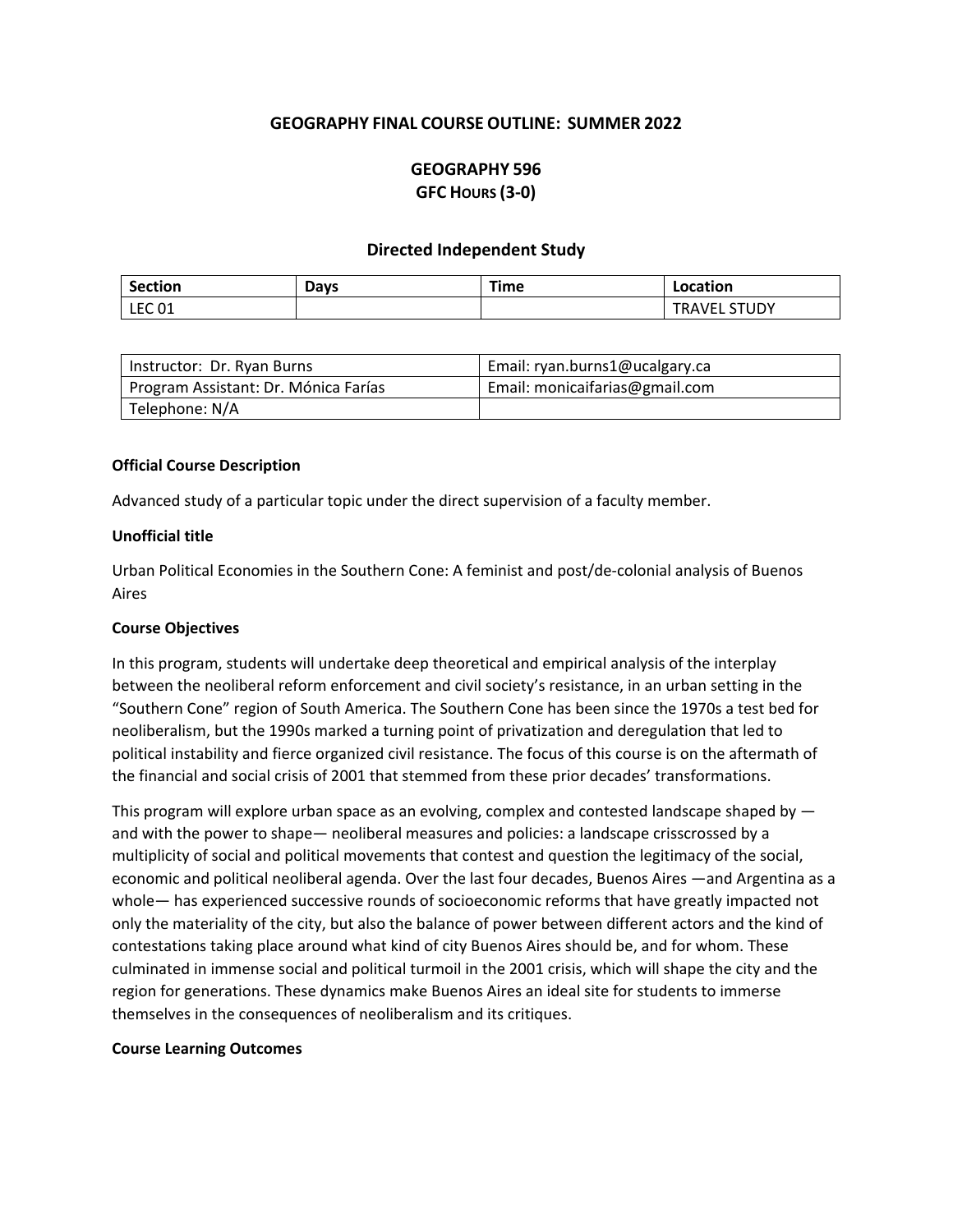The Department of Geography is committed to student knowledge and skill development. The table below lists the key learning outcomes for this course, the program-learning outcomes to which they contribute, and the expected level of achievement.

# **By the end of this course, students should be able to:**

| <b>Course Learning Outcomes</b>                                                                                                                                                    | $PLO(s)*$             | Level(s)<br>$**$ |
|------------------------------------------------------------------------------------------------------------------------------------------------------------------------------------|-----------------------|------------------|
| Execute an independent, defensible research project with an appropriate<br>theoretical framework, set of research questions, methodology, and<br>sound interpretation of evidence. | 1, 2, 3, 4, 7,<br>8   | 3                |
| Independently and creatively mobilize key concepts and methods from<br>political, economic, and urban geographic research areas.                                                   | 1, 2, 3, 4, 5,<br>7,8 | 3                |

*\*PLOs = Program Learning Outcomes: 1 = reflect and communicate diverse human-environment perspectives, 2 = identify and explain human-environment processes, 3 = implement sampling, data collection, analyses and communication methods, 4 = analyze spatial and temporal aspects of human-environment systems, 5 = employ knowledge, arguments, and methodologies for solving human-environment problems, 6 = evaluate geospatial data and manipulate it to create cartographic products, 7 = communicate geographic concepts using oral, written, graphic, and cartographic modes, and 8 = demonstrate literacy skills.*

*\*\*Levels: 1 = Introductory, 2 = Intermediate, and 3 = Advanced.*

### **Prerequisites:**

Consent of the department. A working knowledge of Spanish is desirable but not necessary.

#### **Learning Resources**

Required readings will be posted to the course D2L.

### **Grading (Weighting)**

| Weight  | <b>Assessed Components</b> | Due                                                                                                                  |
|---------|----------------------------|----------------------------------------------------------------------------------------------------------------------|
| %<br>40 | Research proposal          | <b>July 20, 9pm</b>                                                                                                  |
| 50      | Research write-up          | August 26 <sup>th</sup> .                                                                                            |
| 10      | Weekly check-ins           | At least once a week after submitting the proposal, be<br>prepared to demonstrate progress on your proposed project. |

*There is no final exam for this course.*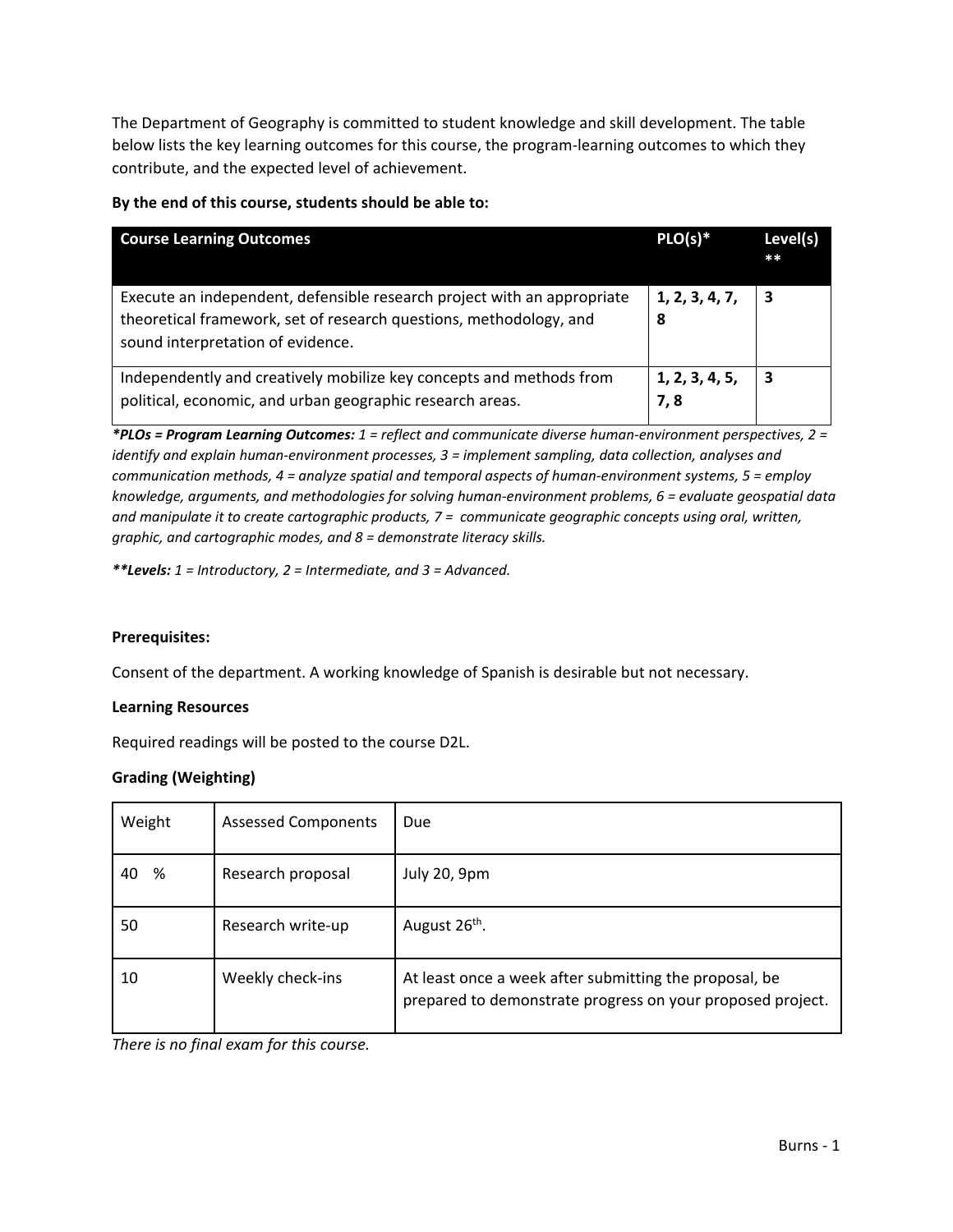- It is essential to pass all components to pass the course as whole.
- Given the intensive timeline of this course, your punctual submission of assignments is crucial, and the late penalty proportionally steep. We will allow one (and only one) chance to re-submit work throughout the course. This late assignment will be penalized 10% per 24 hours of tardiness.

# **Grading System**

| $96 - 100$ A+ | $77 - 80$ B  | $59 - 61$ C- |  |
|---------------|--------------|--------------|--|
| $90 - 95$ A   | $71 - 76$ B- | $55 - 58$ D+ |  |
| $86 - 89$ A-  | $65 - 70$ C+ | $50 - 54$ D  |  |
| $81 - 85$ B+  | $62 - 64$ C  | $0 - 49$ F   |  |

In the event that a student misses any course work due to illness, supporting documentation, such as a medical note or a statutory declaration will be required see:

[https://www.ucalgary.ca/pubs/calendar/current/m-1.html.](https://www.ucalgary.ca/pubs/calendar/current/m-1.html) We will accommodate reasonable unexpected difficulties related to health and wellbeing.

Please refer t[o https://www.ucalgary.ca/registrar/registration/appeals/student-faq](https://www.ucalgary.ca/registrar/registration/appeals/student-faq) for frequently asked questions concerning the provision of a medical note/statutory declaration.

### **Supplementary Fees**

No supplementary fees will be assessed.

*For additional detailed course information posted by the instructor, visit the course Desire2Learn page online at [https://d2l.ucalgary.ca/d2l/home.](https://d2l.ucalgary.ca/d2l/home)*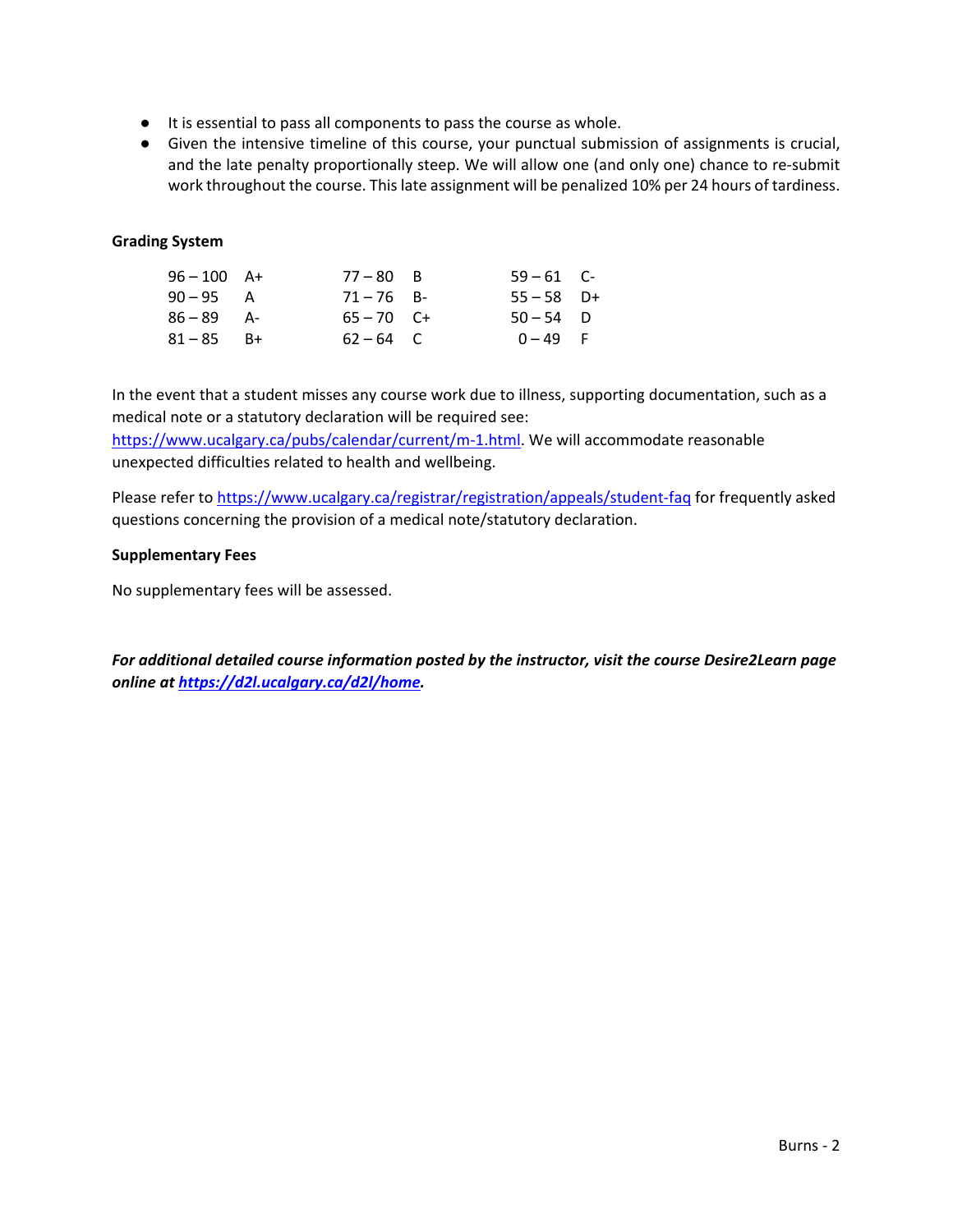# **SUPPLEMENTAL INFORMATION**

### **Principles of Conduct**

The University Calendar includes a statement on the principles of conduct expected of all members of the university community (including students, faculty, administrators, any category of staff, practicum supervisors, and volunteers), whether on or off university property. This statement applies in all situations where members of the university community are acting in their university capacities. All members of the university community have a responsibility to familiarize themselves with the principles of conduct statement, which is available at: [www.ucalgary.ca/pubs/calendar/current/k.html.](http://www.ucalgary.ca/pubs/calendar/current/k.html)

#### **Plagiarism, Cheating, and Student Misconduct**

The University of Calgary is committed to the highest standards of academic integrity and honesty. Students are expected to be familiar with these standards regarding academic honesty and to uphold the policies of the University in this respect.

Academic dishonesty is not an acceptable activity at the University of Calgary, and students are **strongly advised** to read the Student Misconduct section in the University Calendar at: [www.ucalgary.ca/pubs/calendar/current/k-3.html.](http://www.ucalgary.ca/pubs/calendar/current/k-3.html) Often, students are unaware of what constitutes academic dishonesty or plagiarism. The most common are (1) presenting another student's work as your own, (2) presenting an author's work or ideas as your own without adequate citation, and (3) using work completed for another course. Such activities will not be tolerated in this course, and students suspected of academic misconduct will be dealt with according to the procedures outlined in the calendar at: [www.ucalgary.ca/pubs/calendar/current/k-5.html.](http://www.ucalgary.ca/pubs/calendar/current/k-5.html)

#### **Instructor Intellectual Property**

Information on Instructor Intellectual Property can be found at <https://www.ucalgary.ca/policies/files/policies/Intellectual%20Property%20Policy.pdf>

### **Freedom of Information and Protection of Privacy**

Freedom of Information and Protection of Privacy (FOIP) legislation in Alberta disallows the practice of having students retrieve assignments from a public place, such as outside an instructor's office, the department office, etc. Term assignments will be returned to students individually, during class or during the instructor's office hours; if students are unable to pick up their assignments from the instructor, they must provide the instructor with a stamped, self-addressed envelope to be used for the return of the assignment.

#### **Human subjects**

Students in the course will not be expected to participate as subjects or researchers when research on human subjects may take place.

#### **Internet and electronic communication device information**

There are not restrictions on the use of laptops and tablets in class if they are used to take notes or find information relevant to the class, and if there is no disturbance or distraction of other students or the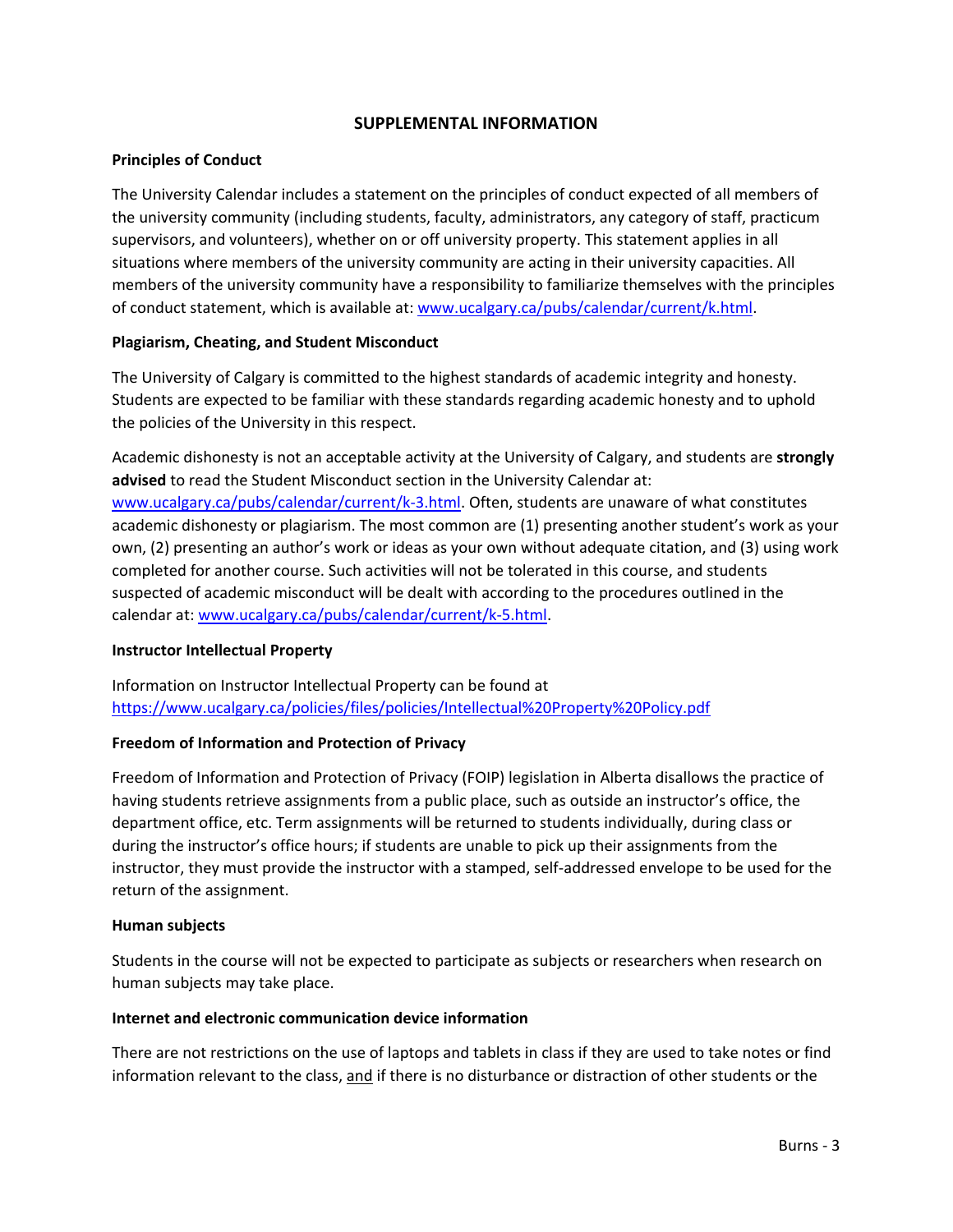instructor. Phones must be turned off during class, unless you have previously identified yourself to the instructor as a health care or law enforcement professional.

# **Posting of Grades and Picking-up of Assignments**

Graded assignments will be returned by the instructor or teaching assistant personally during scheduled lecture or laboratory periods, unless they are made available electronically through the course D2L webpage. Grades and assignments will not be available at the Department of Geography's main office.

### **Academic Accommodations**

It is the student's responsibility to request academic accommodations, according to the university policies and procedures listed in the University Calendar.

The student accommodation policy can be found at: [www.ucalgary.ca/access/accommodations/policy.](http://www.ucalgary.ca/access/accommodations/policy)

Students needing an accommodation because of a disability or medical condition should communicate this need to Student Accessibility Services in accordance with the Procedure for Accommodations for Students with Disabilities: [www.ucalgary.ca/policies/files/policies/student-accommodation-policy.pdf.](http://www.ucalgary.ca/policies/files/policies/student-accommodation-policy.pdf)

Students needing an accommodation based on a protected ground other than disability should communicate this need, preferably in writing to their instructor or the Department Head (email: [david.goldblum@ucalgary.ca\)](mailto:david.goldblum@ucalgary.ca).

# **Copyright Legislation**

All students are required to read the University of Calgary policy on Acceptable Use of Material Protected by Copyright [\(www.ucalgary.ca/policies/files/policies/acceptable-use-of-material-protected](http://www.ucalgary.ca/policies/files/policies/acceptable-use-of-material-protected-by-copyright.pdf)[by-copyright.pdf\)](http://www.ucalgary.ca/policies/files/policies/acceptable-use-of-material-protected-by-copyright.pdf) and requirements of the copyright act [\(https://laws-lois.justice.gc.ca/eng/acts/C-](https://laws-lois.justice.gc.ca/eng/acts/C-42/index.html)[42/index.html\)](https://laws-lois.justice.gc.ca/eng/acts/C-42/index.html) to ensure they are aware of the consequences of unauthorised sharing of course materials (including instructor notes, electronic versions of textbooks etc.). Students who use material protected by copyright in violation of this policy may be disciplines under the Non-Academic Misconduct Act.

### **Wellness and Mental Health Resources**

The University of Calgary recognizes the pivotal role that student mental health plays in physical health, social connectedness, and academic success and aspires to create a caring and supportive campus community where individuals can freely talk about mental health and receive supports when needed. We encourage you to explore the mental health resources available throughout the university community, such as counselling, self-help resources, peer support, or skills-building available through the SU Wellness Centre (Room 370, MacEwan Student Centre,

[https://www.ucalgary.ca/wellnesscentre/services/mental-health-services\)](https://www.ucalgary.ca/wellnesscentre/services/mental-health-services) and the Campus Mental Health Strategy website [\(http://www.ucalgary.ca/mentalhealth/\)](http://www.ucalgary.ca/mentalhealth/).

### **Contact Information for Student and Faculty Representation**

- Student Union VP Academic 403-220-3911, [suvpaca@ucalgary.ca](mailto:suvpaca@ucalgary.ca)
- Students Union Representatives for the Faculty of Arts 403-220-3913, [arts1@su.ucalgary.ca,](mailto:arts1@su.ucalgary.ca) [arts2@su.ucalgary.ca,](mailto:arts2@su.ucalgary.ca) [arts3@su.ucalgary.ca,](mailto:arts3@su.ucalgary.ca) [arts4@su.ucalgary.ca](mailto:arts4@su.ucalgary.ca)